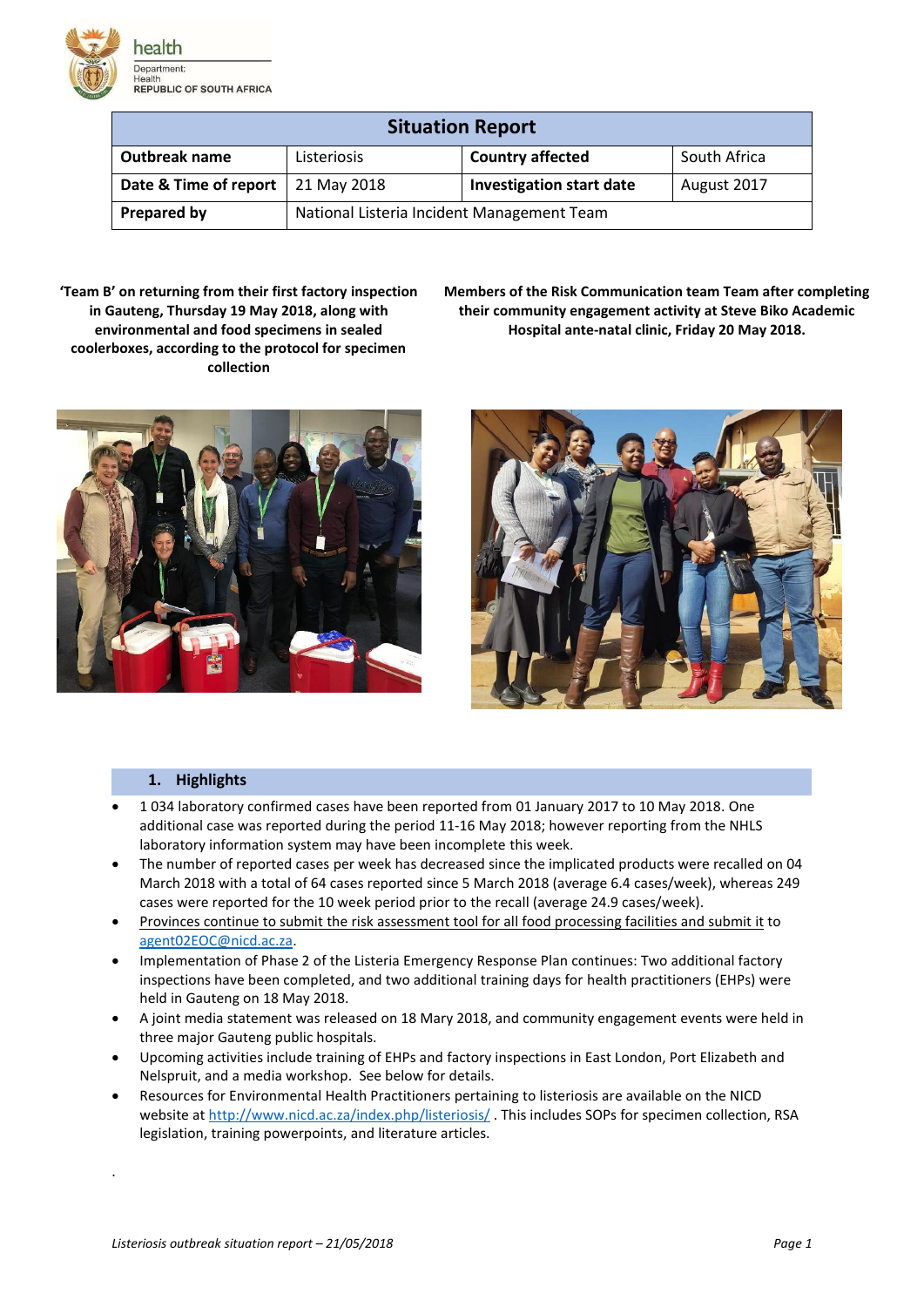

## **2. Background**

Prior to 2017, an average of 60 to 80 laboratory-confirmed listeriosis cases per year (approximately 1 per week), were reported in South Africa. In July 2017, an increase in laboratory-confirmed cases of listeriosis was reported to National Institute for Communicable Diseases (NICD) which was followed by investigations into the reported increase. On 05 December 2017, the listeriosis outbreak was declared by the Minister of Health, Dr. Aaron Motsoaledi. The source of the outbreak was identified as ready-to-eat processed meat products manufactured at Enterprise Foods' Polokwane production facility. A recall of affected products was initiated on 04 March 2018.

## **3. Emergency Management Approach**

Phase 2 of the Emergency Response Plan developed by the multi-sectoral incident management team (IMT) is being implemented. The aim of the plan is to control and end the current listeriosis outbreak, and to strengthen systems to facilitate prevention and early detection of outbreaks. To inform and support these aims, surveillance and investigation of cases of listeriosis and risk communication activities are ongoing. Additional activities to complement these are being conducted as follows;

- Phase 1: Development of the ERP, communication of the plan with provincial and district stakeholders, development of material and training of staff to support inspections of facilities identified as at-risk food processing plants;
- Phase 2: Inspection of at-risk food processing plant and strengthening the capacity of district environmental health practitioners;
- Phase 3: Reporting and consolidation of health system strengthening activities, and after action review.

## **4. Public Health action/response interventions**

### 1. **CO-ORDINATION**

The IMT continues to meet daily to coordinate response and preparedness activities. Continuous communication with stakeholders including sharing of the listeriosis response plan and recent situation reports. The team is following up with provinces to provide weekly updates on implementation of the listeriosis plan. A matrix of key stakeholders has been finalised.

#### 2. **SURVEILLANCE**

1 034 cases have been reported from 01 January 2017 to 16 May 2018. The number of new cases reported each week has decreased since the implicated products were recalled on 04 March 2018 (Figure 1). Neonates ≤28 days of age are the most affected age group, followed by adults aged 15 – 49 years of age (Figure 2). Most cases have been reported from Gauteng Province (59%, 606/1 034), followed by Western Cape (13%, 130/1 034) and KwaZulu-Natal (7%, 75/1 034) provinces (Table 1).



**Figure 1: Figure 1: Epidemic curve of laboratory-confirmed listeriosis cases by date of clinical specimen collection (n=1 034) and sequence type (ST) (n=541), South Africa, 01 January 2017 to 16 May 2018**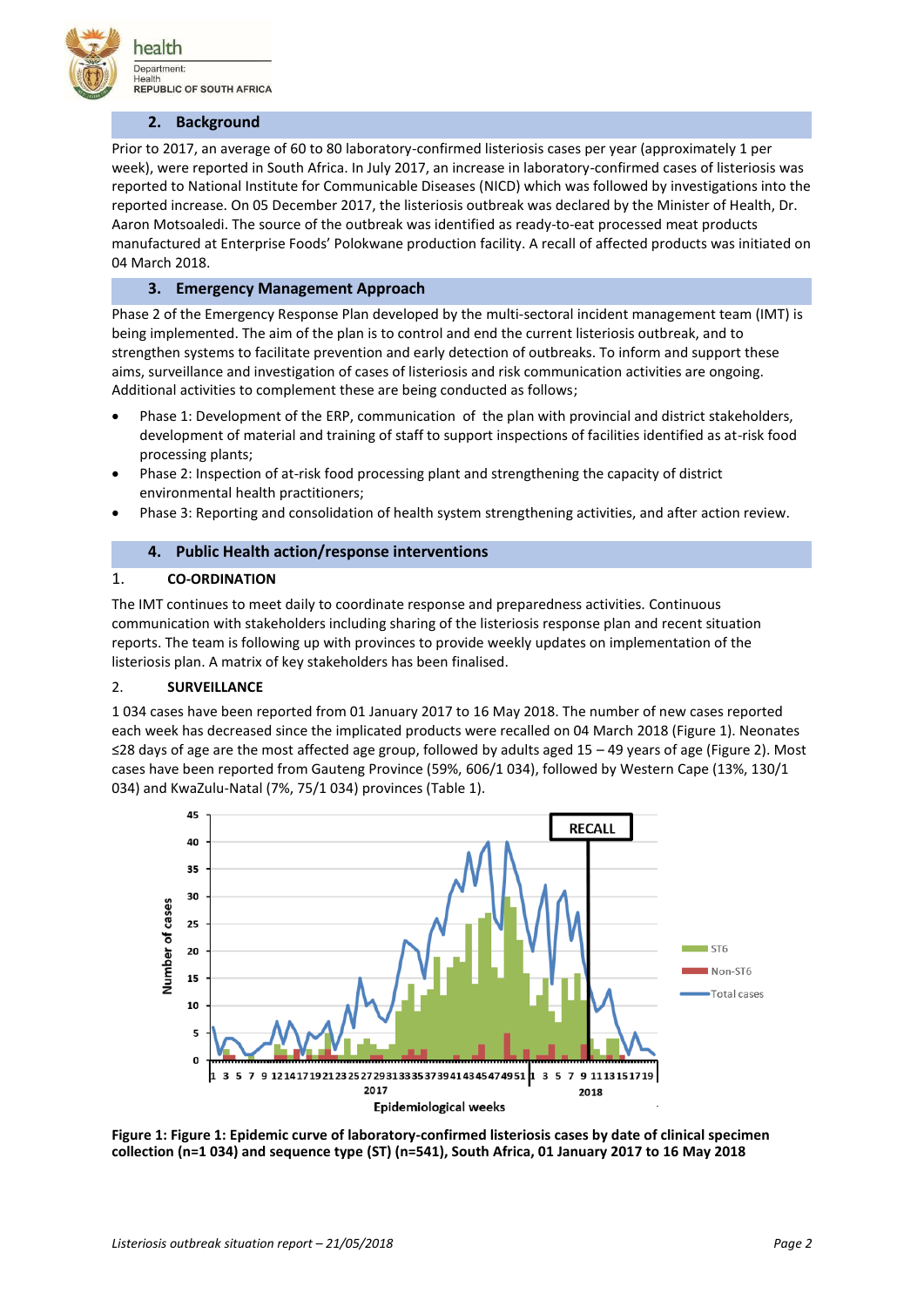



**Figure 2: Age distribution and outcome of laboratory-confirmed listeriosis cases, South Africa, 01 January 2017 to 16 May 2018 (n=1 034)** 

**Table 1. Number of laboratory-confirmed listeriosis cases and deaths by province, where outcome data is available:**

| <b>Province</b>   | Outcome available (as a %<br>of total cases in RSA) | Number of deaths (% of<br>those with outcome<br>available) | # cases (% of total<br>cases) |
|-------------------|-----------------------------------------------------|------------------------------------------------------------|-------------------------------|
| Gauteng           | 383 (63.2)                                          | 106 (27.7)                                                 | 606 (58.6)                    |
| Western Cape      | 114 (87.7)                                          | 30(26.3)                                                   | 130 (12.6)                    |
| Kwa-Zulu Natal    | 66 (88.0)                                           | 21(31.8)                                                   | 75 (7.3)                      |
| Mpumalanga        | 47 (97.9)                                           | 11(23.4)                                                   | 48 (4.6)                      |
| Eastern Cape      | 30(56.6)                                            | 11(36.7)                                                   | 53(5.1)                       |
| Limpopo           | 34 (65.4)                                           | 7(20.6)                                                    | 52(5.0)                       |
| <b>Free State</b> | 30(85.7)                                            | 8(26.7)                                                    | 35(3.4)                       |
| North West        | 25(86.2)                                            | 7(28.0)                                                    | 29(2.8)                       |
| Northern Cape     | 6(100.0)                                            | 3(50.0)                                                    | 6(0.6)                        |
| Total             | 735 (71.1)                                          | 204 (27.8)                                                 | 1034                          |
|                   |                                                     |                                                            |                               |

- Following a recall of implicated products, the number of cases are going down. However, it is anticipated that cases could still be reported for the following reasons:
	- o The incubation period of listeriosis can be up to 70 days
	- o The implicated products have a long shelf life and it is possibly that despite the recall some products have not been removed from retail or consumer's homes
	- o Cross-contamination at retail and in the home can occur
- Post recall (05 March 2018 to date), all new cases of laboratory-confirmed listeriosis are contacted by IMT members, and a comprehensive food history is obtained. Exposure to food products implicated in the listeria outbreak is determined.
	- $\circ$  43 interviews have been done on 66 persons who were diagnosed with listeriosis after the recall
	- o 27/43 (63%) of ill people or their proxy reported consuming polony prior to their illness onset.

## 3. **LABORATORY**

#### **NICD:**

a. All clinical isolates received at NICD are undergoing whole genome sequencing (WGS). A total of 543 clinical isolates have undergone WGS to date (Figure 1); 92% (499/541) belong to the sequence type 6 (ST6) outbreak strain, and the remainder belong to thirteen different sequence types. Of the 66 cases reported post recall, 31 viable isolates of *Listeria monocytogenes* have been received by the NICD from the laboratory where the diagnosis was made. WGS has been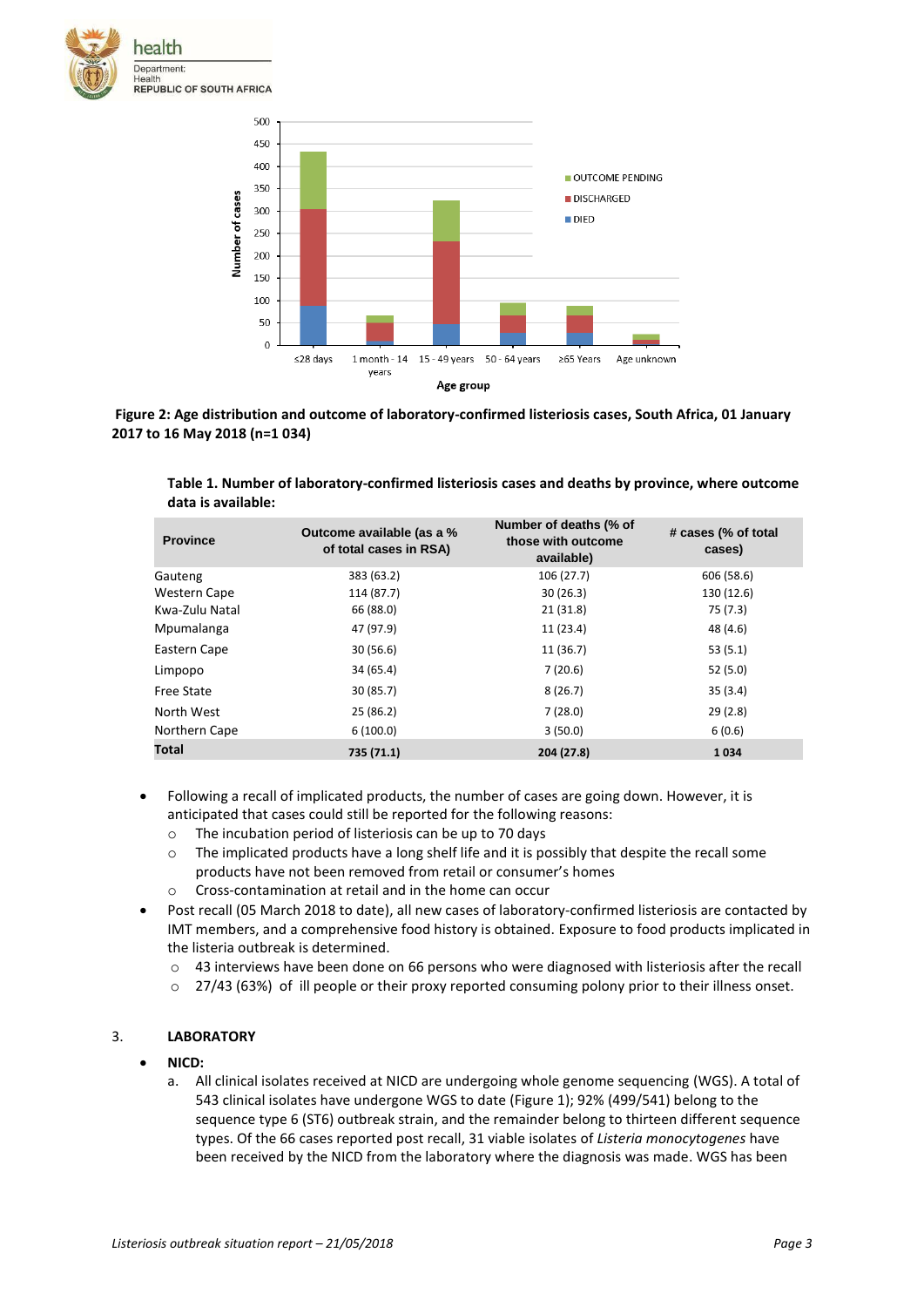![](_page_3_Picture_0.jpeg)

completed for 18 of these isolates to date; 14 are outbreak strain ST6 and 4 are other sequence types..

- b. Case investigation forms were received for 42/66 post-recall cases
- c. For the purposes of assessing linkage of *Listeria monocytogenes* strains to the South African outbreak, the NICD has deposited 10 representative ST6 sequences in the public GenBank - NCBI database (https://www.ncbi.nlm.nih.gov/Traces/study/?acc=SRP142281). Please contact Dr Anthony Smith (anthonys@nicd.ac.za) regarding sequencing queries.

# **NHLS Public Health Laboratory:**

- a. NHLS Trakcare has been set up to support data collection from environmental and food specimen request forms, including data on patient name, should the food specimens have been collected from patient homes.
- b. A PCR test has been optimised for detection of *L. monocytogenes* in food samples at the Infection Control Laboratory, NHLS. This will shorten the turn-around-time for results.
- c. Environmental Health Practitioners are requested to contact their local NHLS laboratory to obtain results.

# **4. ENVIRONMENTAL HEALTH and FOOD SAFETY**

- Two teams of EHPs and trainers (Team 'A' and Team 'B') finalised logistics for proposed provincial trainings and factory inspections for the next month.
- Two factory inspections to Gauteng meat processing plants were conducted on 17 May 2018, one in Tshwane and a second in Heidelberg.
- Provincial and district environmental health teams continue to submit completed risk evaluation tools of food processing plants. The tool is available at<http://www.nicd.ac.za/index.php/listeriosis/> with the link 'Food processing plant risk-profiling tool for completion by District Municipalities (2018)'). All districts are requested to send completed forms to [agent02EOC@nicd.ac.za](mailto:agent02EOC@nicd.ac.za)
- Four factory visits and inspections were conducted by the IMT. Three Tiger Brands facilities and one RCL facility were inspected. Reports have been shared with the district municipalities, who are responsible for monitoring implementation of food safety legislation.
- The IMT members were trained by Infection Control Services laboratory on a new SOP for collection of specimens from food processing facilities.

## **5. RECALL PROCESS**

No update has been received from the National Consumer Commission.

## **6. TRAINING/CAPACITY BUILDING**

 Two additional training days were held for Gauteng EHPs on Friday 18 May in Kalafong (36 persons trained) for Tshwane and West Rand and at NICD (95 persons trained) for City of Johannesburg, Ekurhuleni and Sedibeng.

## **7. FOOD SAFETY LEGISLATION REVIEW**

 An in-house discussion amongst government stakeholders on proposed legislation to regulate the processed meat industry was held on Friday 18th May, 9am-12noon.

## **8. RISK COMMUNICATION, COMMUNITY ENGAGEMENT & SOCIAL MOBILISATION**

- The '5 keys to safer food' posters have been completed with the new layout and design, and are ready for printing.
- A joint media statement from all government departments providing an update on activities of the iMT was prepared, reviewed by senior officials and released (see [www.nicd.ac.za\)](http://www.nicd.ac.za/)
- A 'Vox pops' video was developed by the digital team on community perceptions and understanding of listeriosis messages.
- Community engagement events were done at Helen Joseph, Kalafong and Steve Biko hospitals.